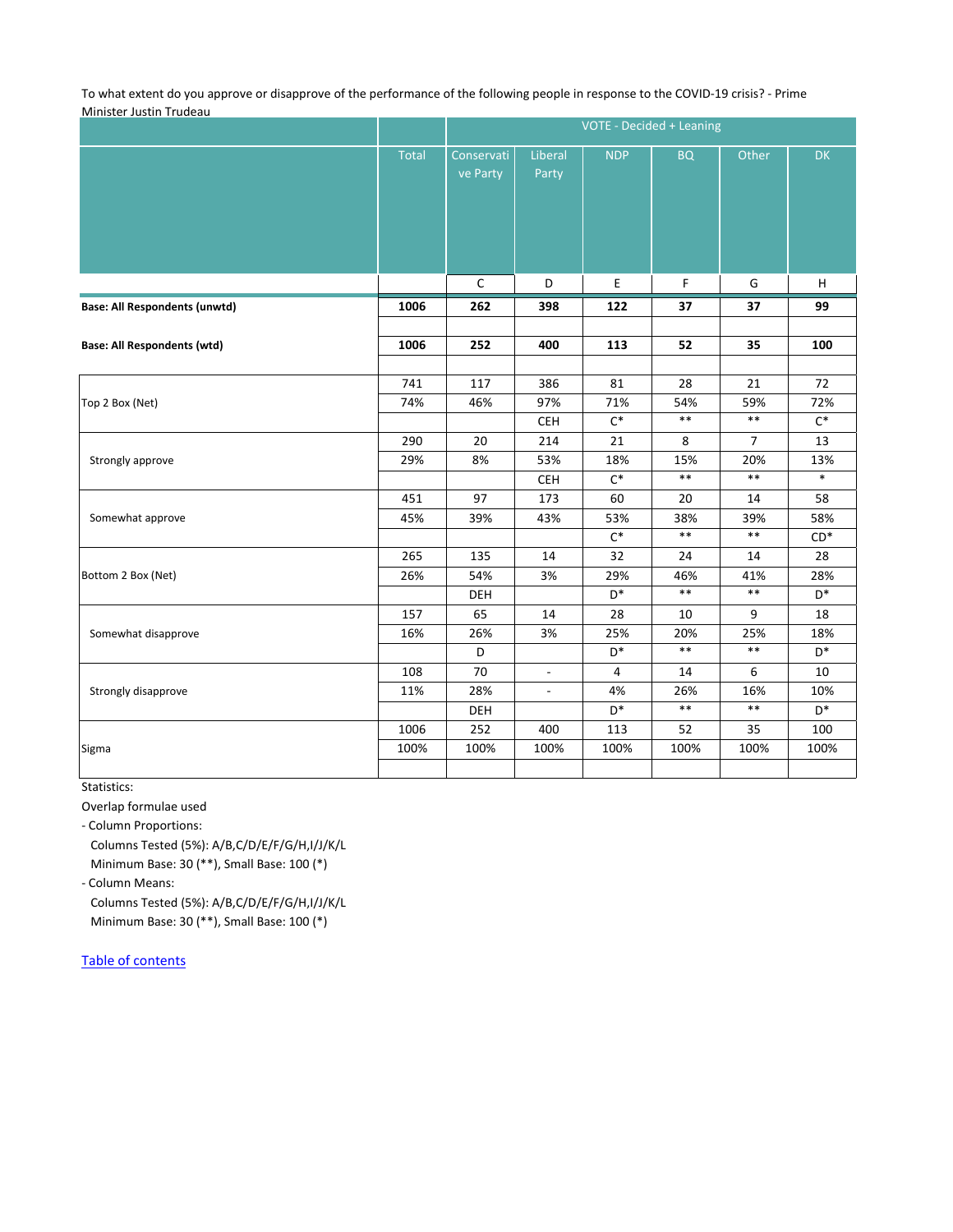To what extent do you approve or disapprove of the performance of the following people in response to the COVID-19 crisis? - Your provincial premier

|                                      |              | VOTE - Decided + Leaning |                  |            |                |                |                |                         |
|--------------------------------------|--------------|--------------------------|------------------|------------|----------------|----------------|----------------|-------------------------|
|                                      | <b>Total</b> | Conservati<br>ve Party   | Liberal<br>Party | <b>NDP</b> | <b>BQ</b>      | Other          | DK             | I have been<br>laid off |
|                                      |              | $\mathsf C$              | D                | E,         | F              | G              | н              | $\mathbf{I}$            |
| <b>Base: All Respondents (unwtd)</b> | 1006         | 262                      | 398              | 122        | 37             | 37             | 99             | 155                     |
|                                      |              |                          |                  |            |                |                |                |                         |
| <b>Base: All Respondents (wtd)</b>   | 1006         | 252                      | 400              | 113        | 52             | 35             | 100            | 176                     |
|                                      |              |                          |                  |            |                |                |                |                         |
| Top 2 Box (Net)                      | 843          | 203                      | 352              | 89         | 52             | 25             | 79             | 145                     |
|                                      | 84%          | 81%                      | 88%              | 79%        | 100%           | 71%            | 79%            | 82%                     |
|                                      |              |                          | $\mathsf C$      | $\ast$     | $\ast\ast$     | $***$          | $\ast$         | $\ast$                  |
| Strongly approve                     | 411          | 105                      | 188              | 34         | 42             | $\overline{7}$ | 27             | 89                      |
|                                      | 41%          | 42%                      | 47%              | 30%        | 80%            | 21%            | 27%            | 51%                     |
|                                      |              | H                        | EH               | $\ast$     | $\ast\ast$     | $***$          | $\ast$         | $\mathsf{J}^*$          |
| Somewhat approve                     | 432          | 98                       | 164              | 55         | 10             | 18             | 53             | 55                      |
|                                      | 43%          | 39%                      | 41%              | 49%        | 20%            | 51%            | 53%            | 31%                     |
|                                      |              |                          |                  | $\ast$     | $***$          | $***$          | $\ast$         | $\ast$                  |
| Bottom 2 Box (Net)                   | 163          | 49                       | 48               | 24         | $\blacksquare$ | 10             | 21             | 32                      |
|                                      | 16%          | 19%                      | 12%              | 21%        | $\Box$         | 29%            | 21%            | 18%                     |
|                                      |              | $\mathsf D$              |                  | $\ast$     | $***$          | $***$          | $\ast$         | $\mathsf{K}^*$          |
| Somewhat disapprove                  | 118          | 38                       | 35               | 15         | $\blacksquare$ | 5              | 18             | 20                      |
|                                      | 12%          | 15%                      | 9%               | 13%        | $\frac{1}{2}$  | 13%            | 18%            | 12%                     |
|                                      |              | $\mathsf D$              |                  | $\ast$     | $***$          | $***$          | $\mathsf{D}^*$ | $\ast$                  |
| Strongly disapprove                  | 45           | $11\,$                   | 14               | 9          | $\blacksquare$ | 5              | 3              | 11                      |
|                                      | 4%           | 4%                       | 3%               | 8%         | $\blacksquare$ | 15%            | 3%             | 6%                      |
|                                      |              |                          |                  | $\ast$     | $***$          | $\ast\ast$     | $\ast$         | $\ast$                  |
|                                      | 1006         | 252                      | 400              | 113        | 52             | 35             | 100            | 176                     |
| Sigma                                | 100%         | 100%                     | 100%             | 100%       | 100%           | 100%           | 100%           | 100%                    |
|                                      |              |                          |                  |            |                |                |                |                         |

Statistics:

Overlap formulae used

- Column Proportions:

 Columns Tested (5%): A/B,C/D/E/F/G/H,I/J/K/L Minimum Base: 30 (\*\*), Small Base: 100 (\*)

- Column Means:

 Columns Tested (5%): A/B,C/D/E/F/G/H,I/J/K/L Minimum Base: 30 (\*\*), Small Base: 100 (\*)

Table of contents